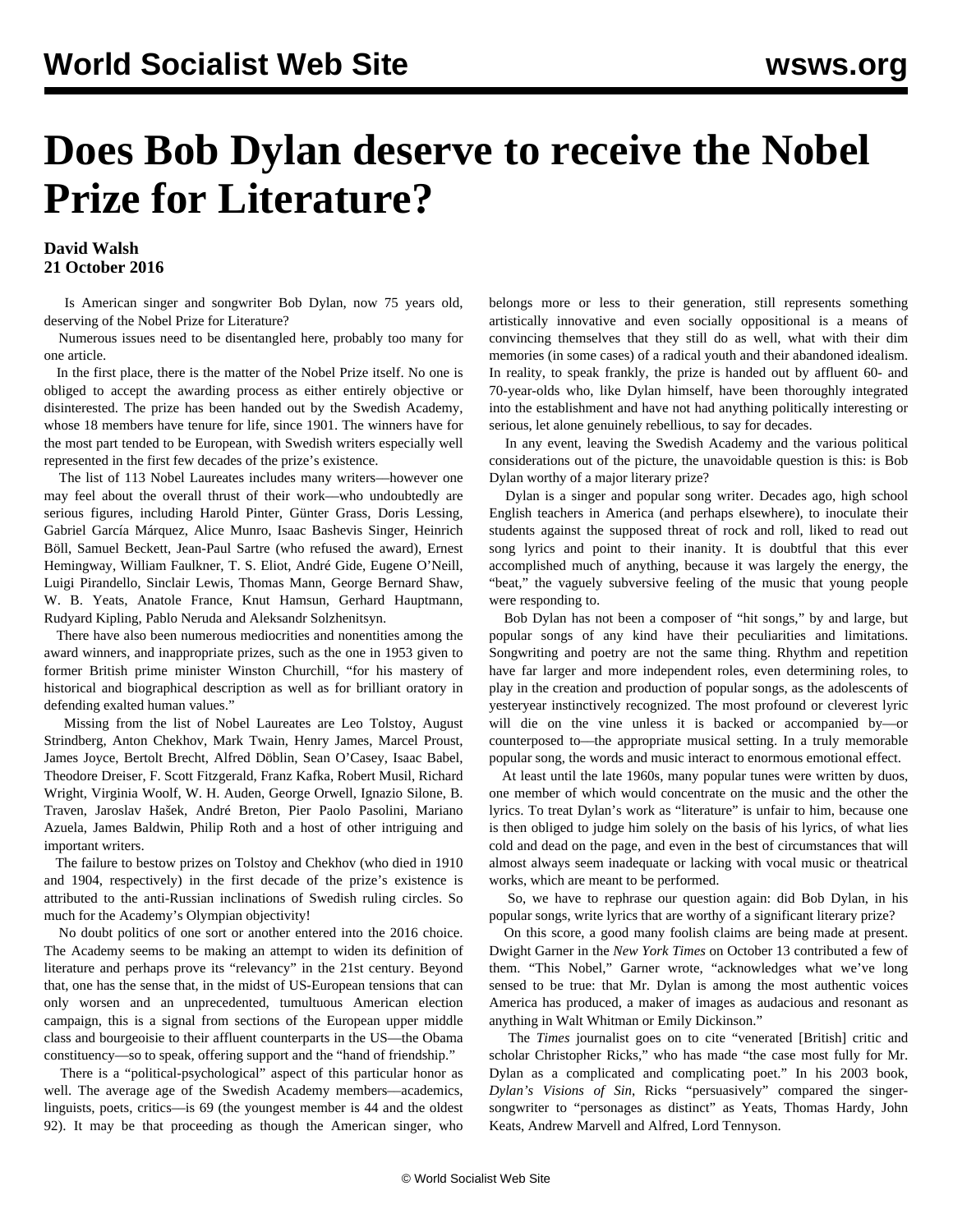In an interview following the announcement of the prize winner, Sara Danius, Permanent Secretary of the Swedish Academy, placed Dylan in the company of Homer, believed to be the greatest epic poet by the Ancient Greeks, and Sappho, one of the greatest lyric poets.

 Historian Sean Wilentz, in the introduction to his *Bob Dylan in America*, was slightly more cautious, suggesting that Dylan belonged to the "tradition" of "Whitman, [Herman] Melville, and [Edgar Allan] Poe, which sees the everyday in American symbols and the symbolic in the everyday, and then tells stories about it."

 Such comparisons are out of place and unnecessary (and speak more than anything else to the debased state of present-day criticism and commentary). In the end, it will not do Bob Dylan any good to be placed in such company.

 By any objective measurement, contrary to Garner in the *Times*, the singer and songwriter has not created "images as audacious and resonant as anything" in Whitman (1819-92) or Dickinson (1830-86), two remarkable figures of the "American Renaissance," the period intimately bound up with the coming of the Second American Revolution, the Civil War.

 As literary historian F. O. Matthiessen noted, "The half-decade of 1850-55 saw the appearance of *Representative Men* (1850) [by Ralph Waldo Emerson], *The Scarlet Letter* (1850), *The House of Seven Gables* (1851) [both by Nathaniel Hawthorne], *Moby-Dick* (1851), *Pierre* (1852) [both by Herman Melville], *Walden* (1854) [by Henry David Thoreau], and *Leaves of Grass* (1855) [by Whitman]." Matthiessen added: "You might search all the rest of American literature without being able to collect a group of books equal to those in imaginative vitality."

 In his introduction to the first edition of *Leaves of Grass*, Whitman wrote: "Of all nations, the United States with veins full of poetical stuff most needs poets, and will doubtless have both the greatest and use them the greatest. Their Presidents shall not be their common reference as much as their poets shall." This insight was confirmed within a half-dozen years by the elevation of a poet into the White House, Abraham Lincoln, who was also America's greatest president. Whitman went on to assert that the poet "bestows on every object or quality its fit proportions neither more nor less. He is the arbiter of the diverse and he is the key. He is the equalizer of his age and land. ... he supplies what wants supplying and checks what wants checking."

 He continued: "If the time becomes slothful and heavy he [the poet] knows how to arouse it . . . he can make every word he speaks draw blood. Whatever stagnates in the flat of custom or obedience or legislation he never stagnates. Obedience does not master him, he masters it. …"

 And further: "The attitude of great poets is to cheer up slaves and horrify despots. The turn of their necks, the sound of their feet, the motions of their wrists, are full of hazard to the one and hope to the other."

 Does this bring to mind Bob Dylan's body of work? Would *he* even maintain, were he to be honest with himself, that it does?

 Of course, in all fairness, not every poet could live up to Whitman's vision––in fact, probably few have. But his overwhelming ambition points to the complexity and demands of poetry, language concentrated and charged with meaning to the greatest possible extent. Whitman's own lifework is an illustration. He spent nearly four decades writing and adding to *Leaves of Grass*, expanding it from a slim volume of 12 poems in 1855 to a work of nearly 400 poems in the final edition published during his lifetime in 1892.

 It would be false and misleading to suggest that Bob Dylan has been "poetic" in the Whitman-Dickinson meaning of the word. He has been doing something else.

 A perusal of *Bob Dylan––Lyrics: 1962-2001*, at least its first half a dozen years or so, reveals a lively imagination at work, and sometimes deep feeling. Dylan can be witty, satirical, insightful and, as well, genuinely outraged at American society's injustices. The lyrics are capable of conveying physical and psychic longing, both for "the beloved" and for recognition by society at large.

 The songs from 1963-66 possess many appealing characteristics, but there is hardly one that does not suffer, if assessed solely by literary standards, from occasionally sloppy imagery, wordiness, and strained and obscure verbal juxtapositions (borrowed from the Beat and perhaps surrealist schools, among others, with mostly unhappy results). The songwriter passes between genuine spontaneity and informality, at one pole, to mere carelessness, at the other, sometimes within a single tune.

 Of course, he *aspires* quite deliberately to be the opposite of rigorously self-disciplined; on the contrary, part of the charm (and social unruliness) of the early music, before a certain self-pity and paranoia set in in the mid-1960s, is often its self-deprecating, breezy, unfettered feel. This was material, one must say forcefully, even at its angriest and most socially focused, that was *not* written and performed with the view in mind of securing prestigious literary prizes. And that is no insult, by any means. This is another reason why the Nobel Prize seems so false and out of keeping.

 To his credit, in May 1963, Dylan walked out before a scheduled appearance on the popular "Ed Sullivan Show" on CBS Television, at a time when performing there was one of the preferred routes to stardom, after CBS officials refused to allow him to sing "Talkin' John Birch Paranoid Blues," which satirized anti-communist hysteria in the US. Would the Bob Dylan of that day have passively and obediently resigned himself to the upcoming Stockholm ceremony?

 As noted above, the Swedish Academy's rather grandiose gesture will only have the paradoxical result of diminishing Dylan's reputation in many eyes. That would be unfortunate. I think it is an error to dismiss his best work. It meant a great deal to a certain generation, or more than one, and for good reason.

 In the early to middle part of the 1960s, but only during that period, as far as I can see, Bob Dylan represented an attitude to life that resonated strongly with many middle class young people in particular.

 There was at the time among these same young people a sudden and strong desire for honesty and authenticity. Official America was obviously lying through its teeth about everything. It was lying about its concern for democracy and freedom, it was lying and had been lying for years about "communism." A dreadful hypocrisy prevailed, which almost no one challenged. Authorized morality, including the rules governing conduct between the sexes, did not begin to correspond to elementary human needs and feelings. And there was terrible anxiety too. In October 1962, at the time of the Cuban missile crisis, many people felt the world might be coming to an end.

 In hindsight we can see that the growing skepticism about what the government, the corporations and the military were telling everyone had something to do with the unresolved and mounting problems of American capitalist society. But the young people did not see that, they merely felt they might suffocate if things continued as they were.

 It was inevitable that someone would articulate some of these earnest but confused feelings in a popular-artistic way.

 This is not the occasion to delve into the sociological background of the "folk music revival" in the 1960s and the extent to which it reflected the ideological influence of Stalinist Popular Frontism. The Stalinists' modus operandi consisted in finding "progressive" tendencies in every national bourgeoisie and its cultural traditions, as a means of helping to justify the alliance of workers with––or, in practice, their subordination to––the supposedly liberal, democratic sections of that ruling class.

 It would be wrong to view the "folk" outburst as something purely artificial or invented, although it is often challenging to distinguish the authentic from the inauthentic in the case of the folk music world as a whole or the career of a given performer.